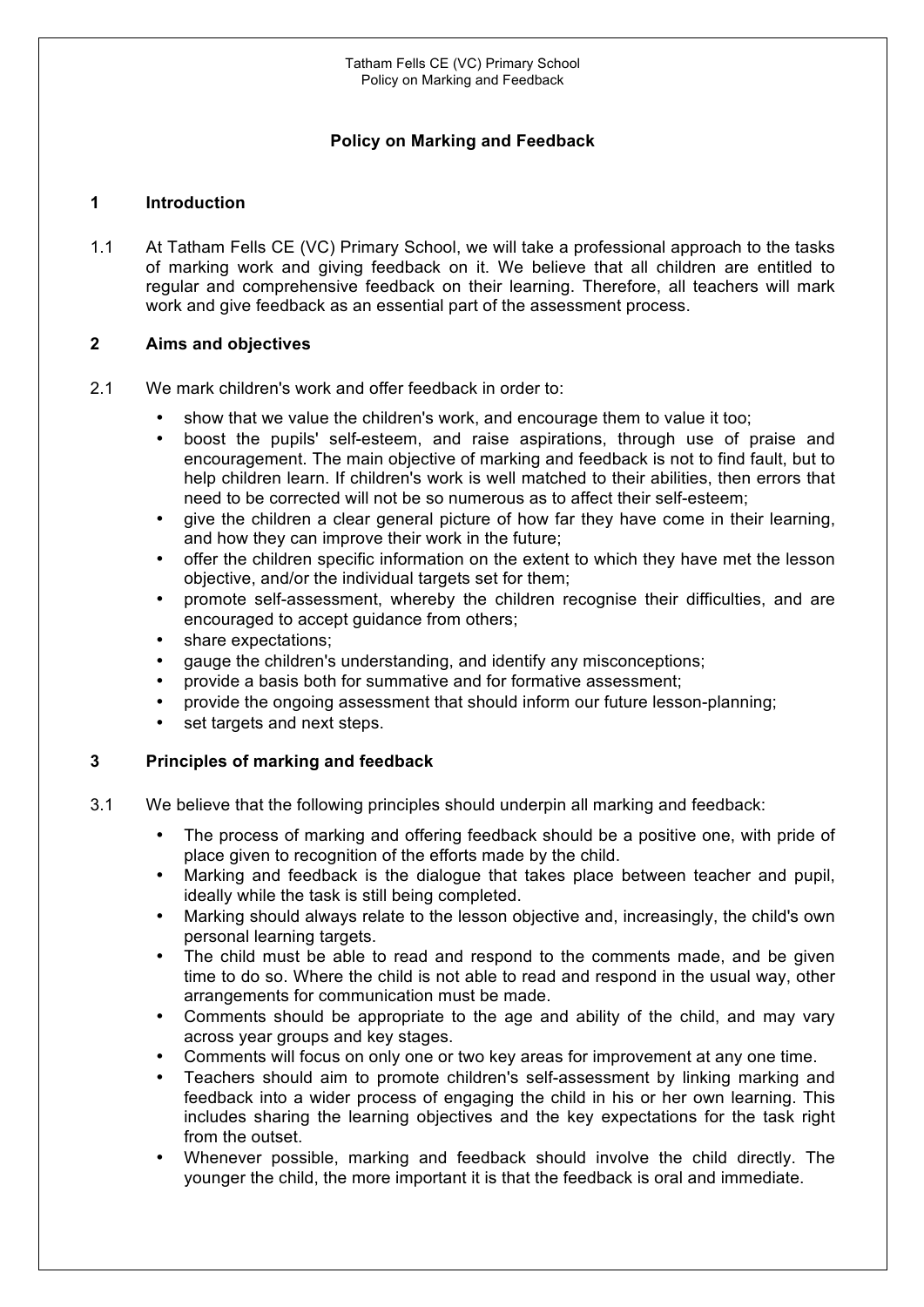- The marking system should be constructive and formative. A useful formula is this: 'praise, advice on improvement, more praise'.
- For one-to-one feedback (teacher to pupil) to be effective, sufficient mutual trust must be established.
- Feedback may also be given by a teaching assistant, or through peer review.
- Group feedback is provided through plenaries too, and in group sessions.
- Feedback will help a child to identify their key priorities for improvement and the progress they are making towards personal targets.
- Teachers will note errors that are made by many children and use them to inform future planning.
- Marking will always be carried out promptly, and will normally be completed before the next lesson in that subject (although this may not always be possible for longer pieces of work).

## **4 Implementing the marking policy**

- 4.1 The school has explicit expectations that apply to all pieces of work (e.g. the date and title) and teachers will not accept the work unless these rules have been followed.
- 4.2 In addition to these general expectations, there are specific rules for specific types of work, e.g. mathematics. These rules have been taught and may be on display. They make it clear what good-quality work in the subject is like.
- 4.3 The extent of the teacher's response to a piece of work is determined not by the number of errors found in it, but by the teacher's professional judgement. Consideration is given to what a particular child is capable of, what the next learning stages involve, and what should now have priority. Children should not receive the impression that things are right when they are not; on the other hand, they should not be discouraged from being adventurous for fear of having faults emphasised.
- 4.4 In order to encourage a positive response, any negative comments must always be followed up by a constructive statement on how to improve.
- 4.5 All work at Tatham Fells CE (VC) Primary School is marked in green pen. Written comments are more valuable than marks or grades.
- 4.6 Ticks are normal where work is correct, and crosses or a question mark where errors have been made. Other symbols may be used once their meaning has been explained, e.g. an Sp in the margin indicates a spelling mistake.
- 4.7 Wherever possible, teachers should establish direct links between oral or written praise and the class or school rewards systems. At the same time, teachers should remember that stickers and stars in themselves do nothing to close gaps in understanding, or to bring about improvements.
- 4.8 Where pupils interact in the marking process, they will be all the more engaged and receptive to correction. In fact, pupils should be encouraged to set some of the questions.
- 4.9 When appropriate children may mark their own or another child's work, but the teacher must always review this marking.
- 4.10 Children should be encouraged to assess their work ahead of final marking, using prompt cards. These cards can remind children of their learning targets, or suggest common checks to perform (e.g. capital letters). This helps the children to self-reflect at each step of the learning process.
- 4.11 In addition, the children could indicate where they think a particular target has been achieved. Their learning partners might also check on their behalf, before the work is handed in, that a particular target has been met.